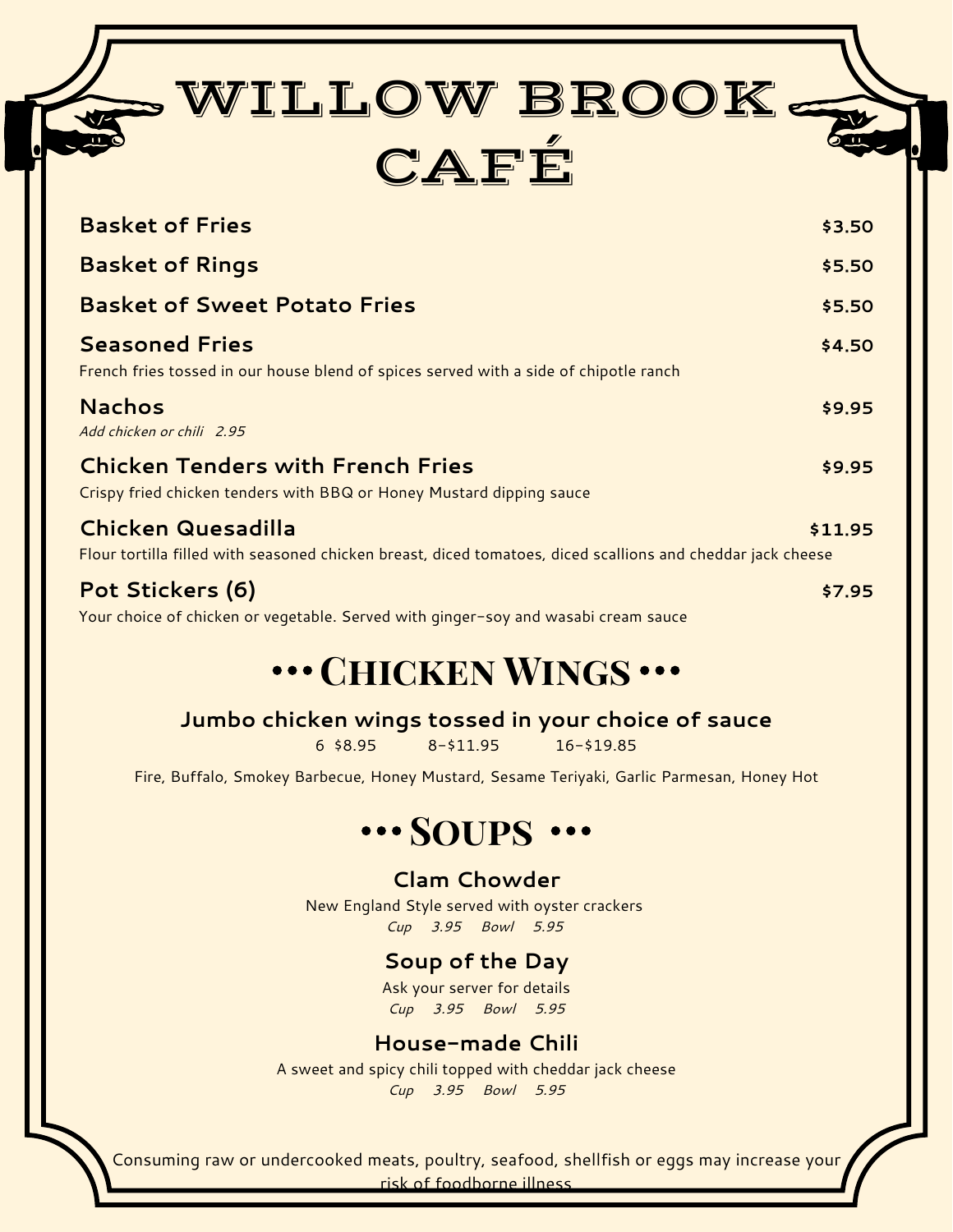| "" FROM THE DELI"                                                                                                                                                                                  |         |
|----------------------------------------------------------------------------------------------------------------------------------------------------------------------------------------------------|---------|
| Served with your choice of chips, french fries or cole slaw. Add onion rings or sweet potato fries \$2.00.                                                                                         |         |
| <b>Half Deli Sandwich and a Cup of Soup</b><br>Choose between turkey, ham, chicken salad or tuna salad on your choice of bread with lettuce and<br>tomato (This menu item does not include a side) | \$7.95  |
| <b>Grilled Chicken Sandwich</b><br>Marinated chicken breast grilled and tossed in your choice of sauce on a hard roll with lettuce and<br>tomato<br>Add: Bacon or Ham \$2.00                       | \$10.95 |
| <b>Grilled Cheese</b>                                                                                                                                                                              | \$6.95  |
| Choose American, Swiss, or shredded cheddar jack on your choice of bread                                                                                                                           |         |
| <b>Deli Sandwich</b><br>Choose between turkey, ham, chicken salad or tuna salad on your choice of bread with lettuce and<br>tomato                                                                 | \$8.95  |
| <b>BLT</b><br>Thick cut bacon layered on top of lettuce, tomato and mayo, served on your choice of bread                                                                                           | \$8.95  |
| <b>Grilled Tuna or Chicken Salad Melt</b><br>House made tuna salad grilled with your choice of cheese                                                                                              | \$10.95 |
| <b>Willow Brook Club</b><br>Tuna, Turkey, Chicken Salad or Ham                                                                                                                                     | \$11.95 |
| ··· SALADS ···                                                                                                                                                                                     |         |
| Ranch, Thousand Island, Balsamic Vinaigrette, Italian, Blue Cheese, Honey Mustard                                                                                                                  |         |
| <b>Garden Salad</b><br>Mixed greens topped with cucumbers, grape tomatoes and carrots<br>Add chicken \$4.00                                                                                        | \$7.95  |
| <b>Buffalo Chicken Salad</b><br>Grilled or crispy buffalo chicken tossed in a tangy buffalo sauce over crisp romaine with grape<br>tomatoes, cucumbers, shredded carrots and blue cheese crumble   | \$12.95 |
| <b>Chicken Caesar Salad</b><br>Fresh grilled chicken over crisp romaine and garlic croutons tossed in a creamy Caesar dressing,<br>topped with fresh Parmesan cheese                               | \$11.95 |
| <b>Sesame Chicken Salad</b><br>Crispy of Grilled chicken tossed in an Asian sesame sauce served over mixed greens, mandarin                                                                        | \$12.95 |

oranges, grape tomatoes, cucumbers, carrots, scallions and crispy Asian noodles.

Consuming raw or undercooked meats, poultry, seafood, shellfish or eggs may increase your risk of foodborne illness